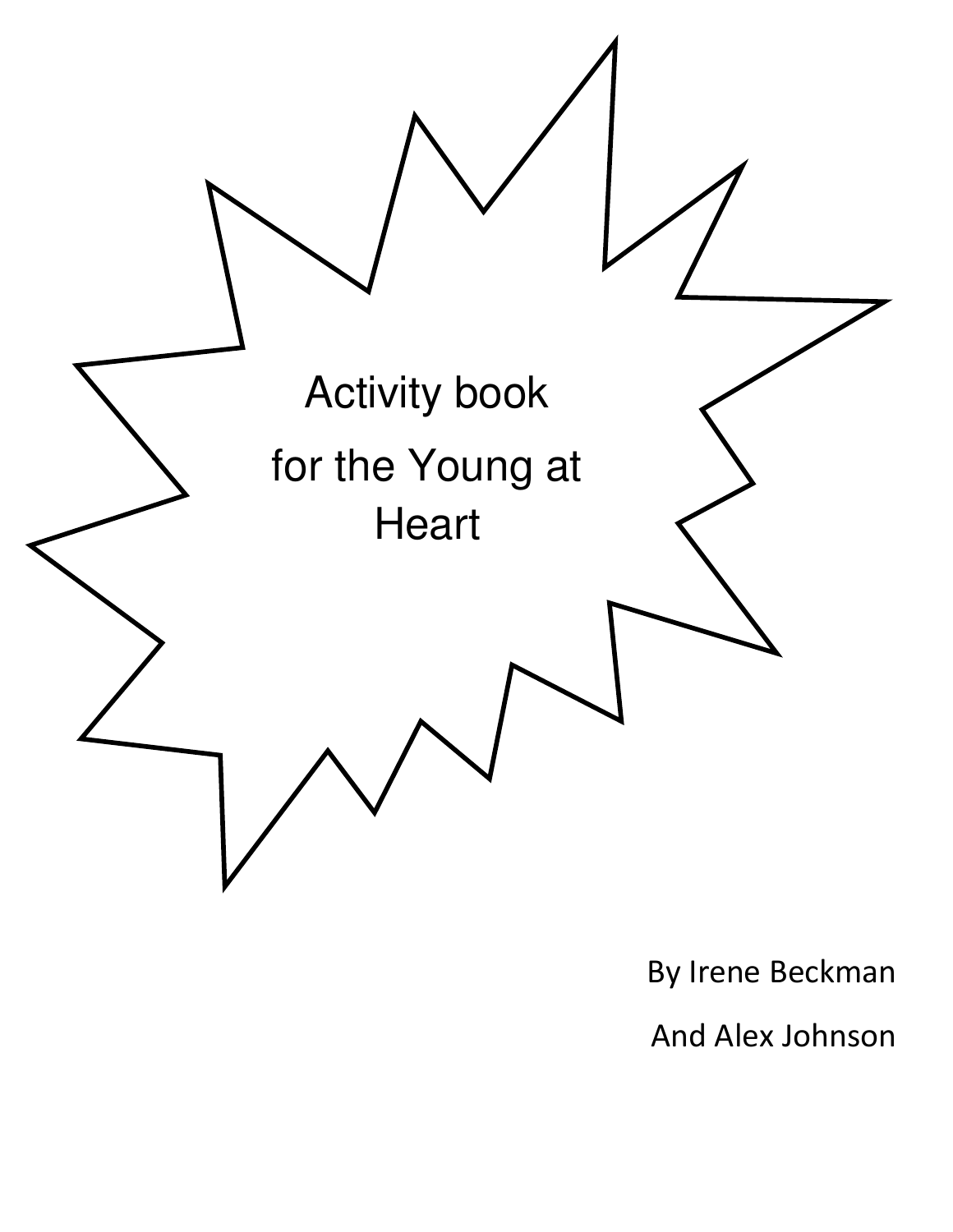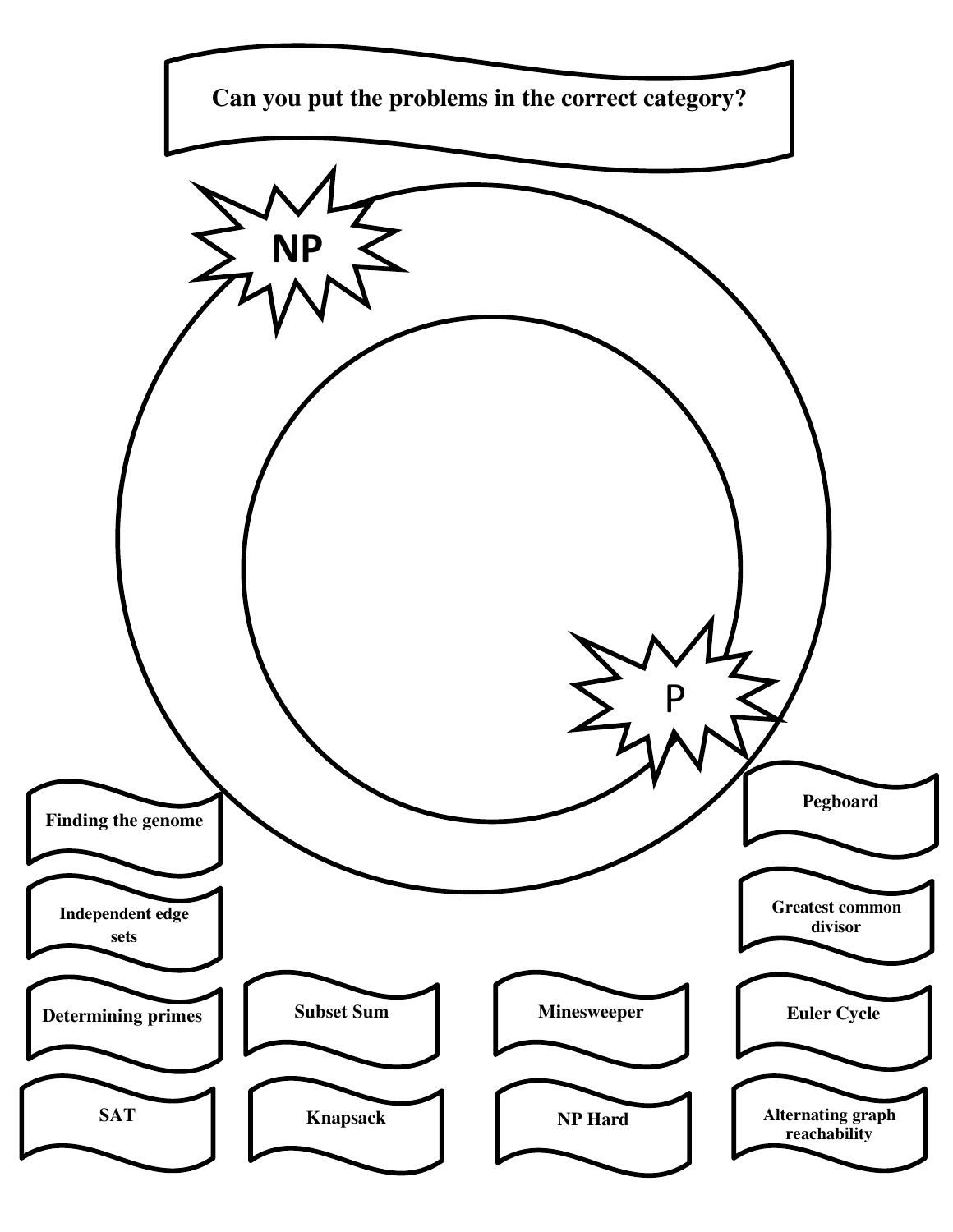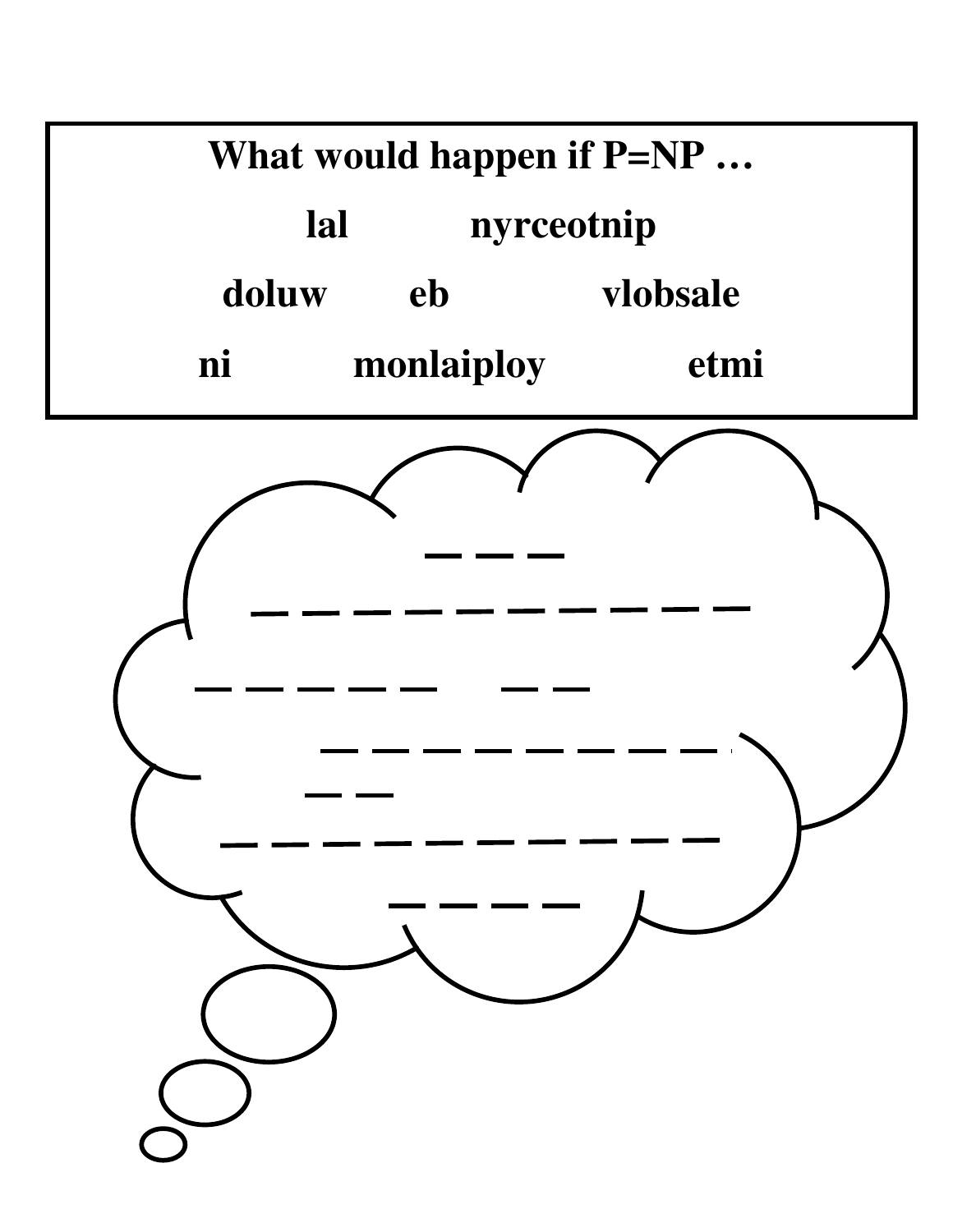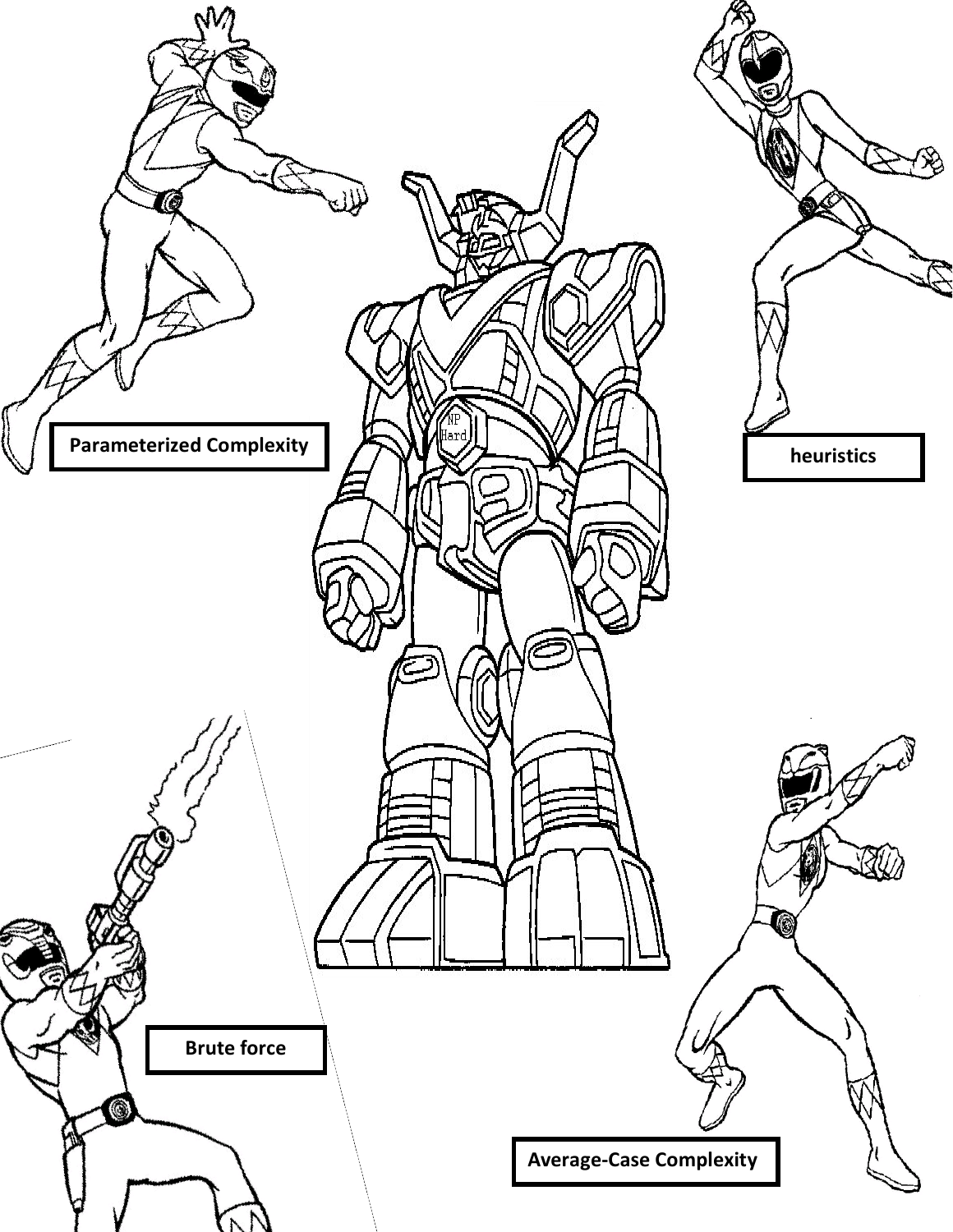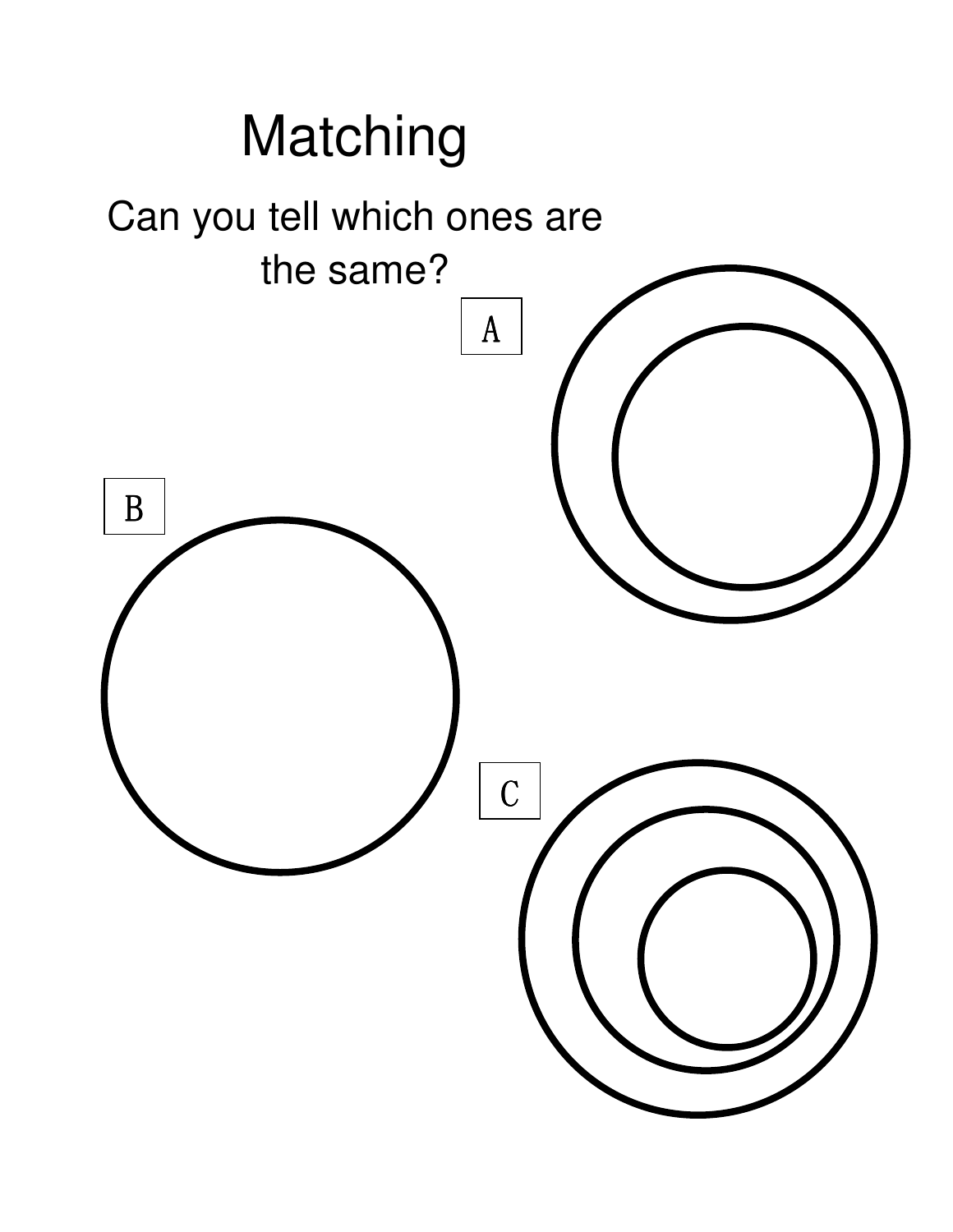## Who am I?

 $\bf{15}$ 

 $\boldsymbol{\mathcal{A}}$ 

 $A8$ 

.46

 $21$ 

 $47$ 

 $\overline{A}5$ 

 $44$ 

 $.16$ 

 $17$ 

 $\cdot$ <sup>3</sup>

 $\mathbf{.2}$ 

.1  $20$ 

 $.19$ 

 $\mathbf{.1}$  8

-49

 $.22$ 

 $.24$ 

 $32$ 

 $-55$ 

 $-37$ 

 $A3$ 

 $.33$ 

 $.54$ 

 $.36$ 

 $\mathbf{13}$ 

 $14$ 

 $23$ 

 $.35$ 

 $34$ 

 $\mathfrak{s}$ 

 $.51$ 

 $27$ 

 $.29$ 

 $10$ 

 $.26$ 

 $30$ 

**40** 

 $.56$ 

39

 $\mathcal{A}1$ 

 $11$ 

 $38$ 

 $A2$ 

5

 $-53$ 

 $28,7$ 

.8

 $-52$ 

50

 ${\bf .25}$ 

 $.57$  $.31$ 

> **While I am most famous for my incompleteness theorems, I am actually the first person to introduce the P=NP problem. I won the National Medal of Science in 1974 but died four years later overcome with the fear of being poisoned.**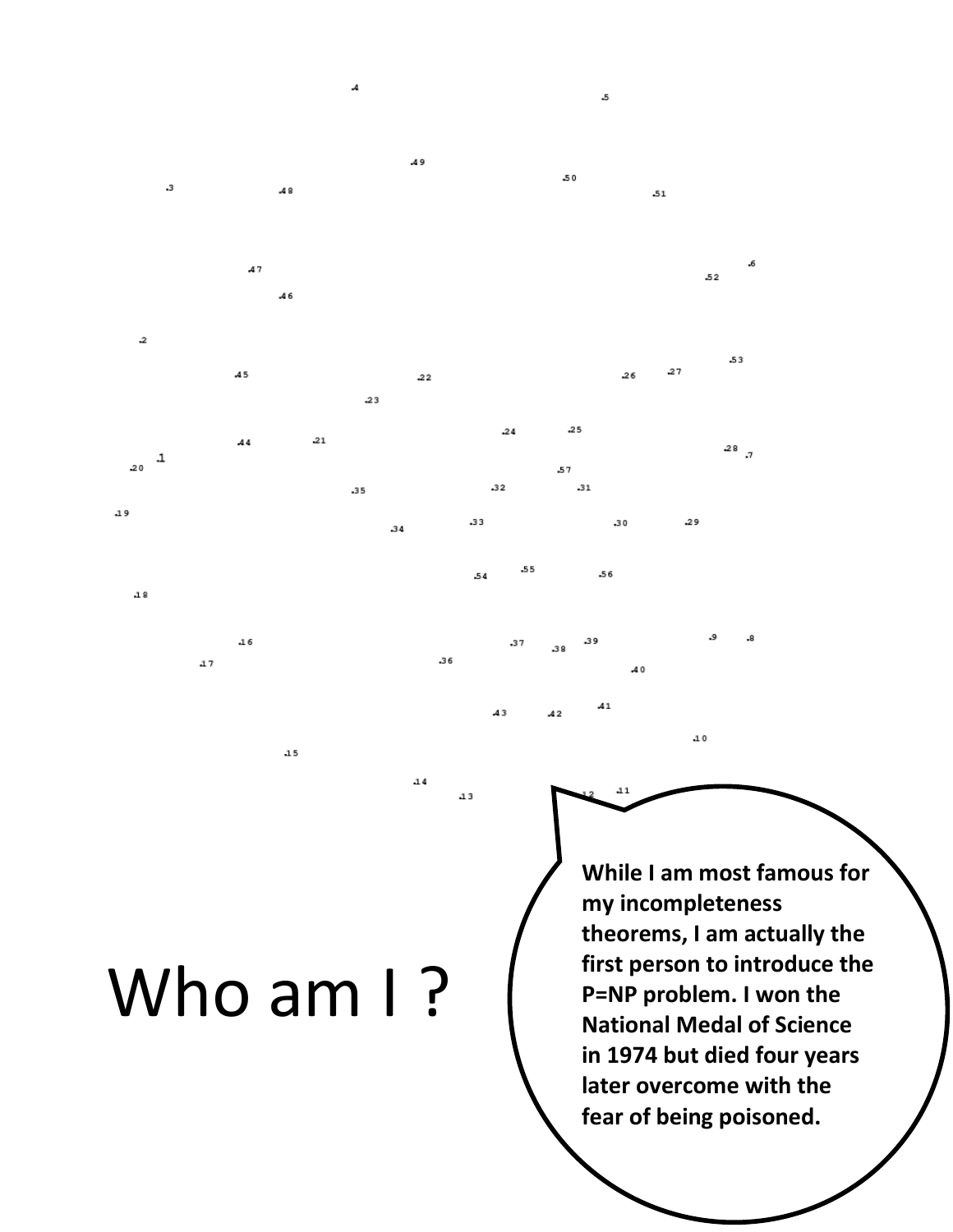

techniques. Color in the path!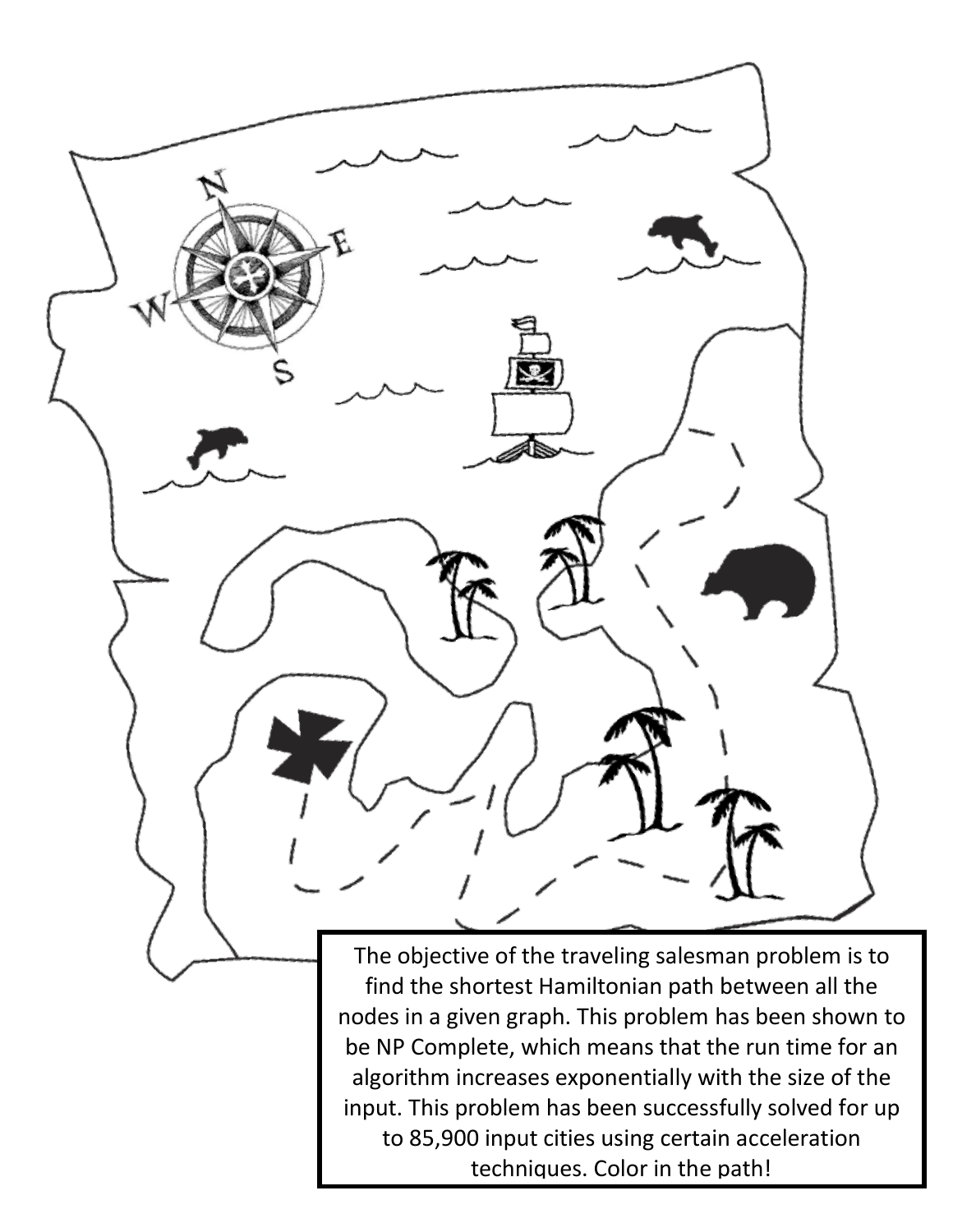

- Across
- 5 Run-time
- 6 Can't be solved in a reasonable amount of time
- 9 As hard as any NP
- problem (2 words)<br>10 Algorithm for factoring on a quantum computer
- 11 Computer that uses single atoms to represent bits

Down 1

- Technique used for determining NP-Completeness
- NP-Complete problem 2 where you try to find the shortest path between all the nodes of a graph (2) words)
- 3 One reason why security specialists hope  $NP := P$ 4 NP.
- 7 Is solvable in a reasonable amount of time
- 8 Gave a list of 21 NP-Complete problems in 1972